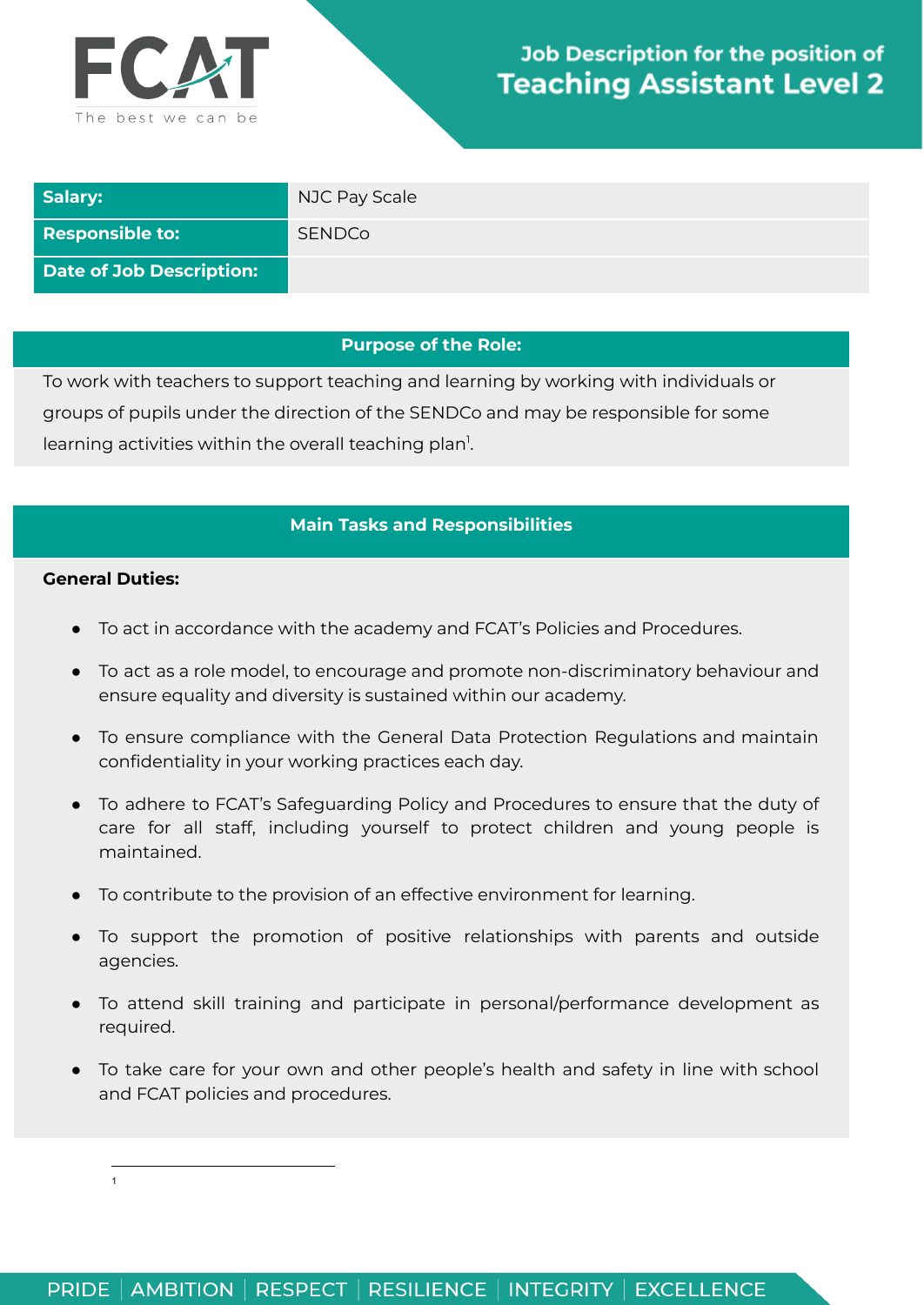- To work flexibly to accommodate meetings with early or late start/finish times as required.
- To act in accordance with FCAT's policies and procedures.
- To act as a role model and work in accordance with the Trust values: pride, ambition, respect, resilience, integrity and excellence.
- To encourage and promote non-discriminatory behaviour and ensure equality and diversity is sustained within FCAT and our academies.
- To ensure compliance with the General Data Protection Regulations and maintain confidentiality in your working practices each day.
- To ensure compliance with FCAT's Health and Safety Policy at all times.
- To adhere to FCAT's Safeguarding policy and procedures to ensure that the duty of care for all staff, including yourself to protect children and young people is maintained.
- Any other tasks and responsibilities reasonably appropriate to this post and grade.

### **Key duties:**

- 1. Implement planned learning activities / teaching programmes as agreed with the teacher, adjusting activities according to pupils' responses and resolving related problems as appropriate;
- 2. Participate in planning and evaluation of learning activities with the teacher for the session, day or week and providing feedback to the teacher on pupil progress and behaviour;
- 3. Support the teacher in monitoring, assessing and recording pupil progress / activities;
- 4. Provide feedback to pupils in relation to attainment and progress under the guidance of the teacher;
- 5. Communicates with pupils to promote learning, including assessing the impact of the communication on recipients and adjusting approach as necessary;
- 6. Support learning by arranging/providing resources for lessons / activities under the direction of the teacher;
- 7. Responsible for the careful and safe use equipment, such as play and standard ICT equipment;

# PRIDE | AMBITION | RESPECT | RESILIENCE | INTEGRITY | EXCELLENCE